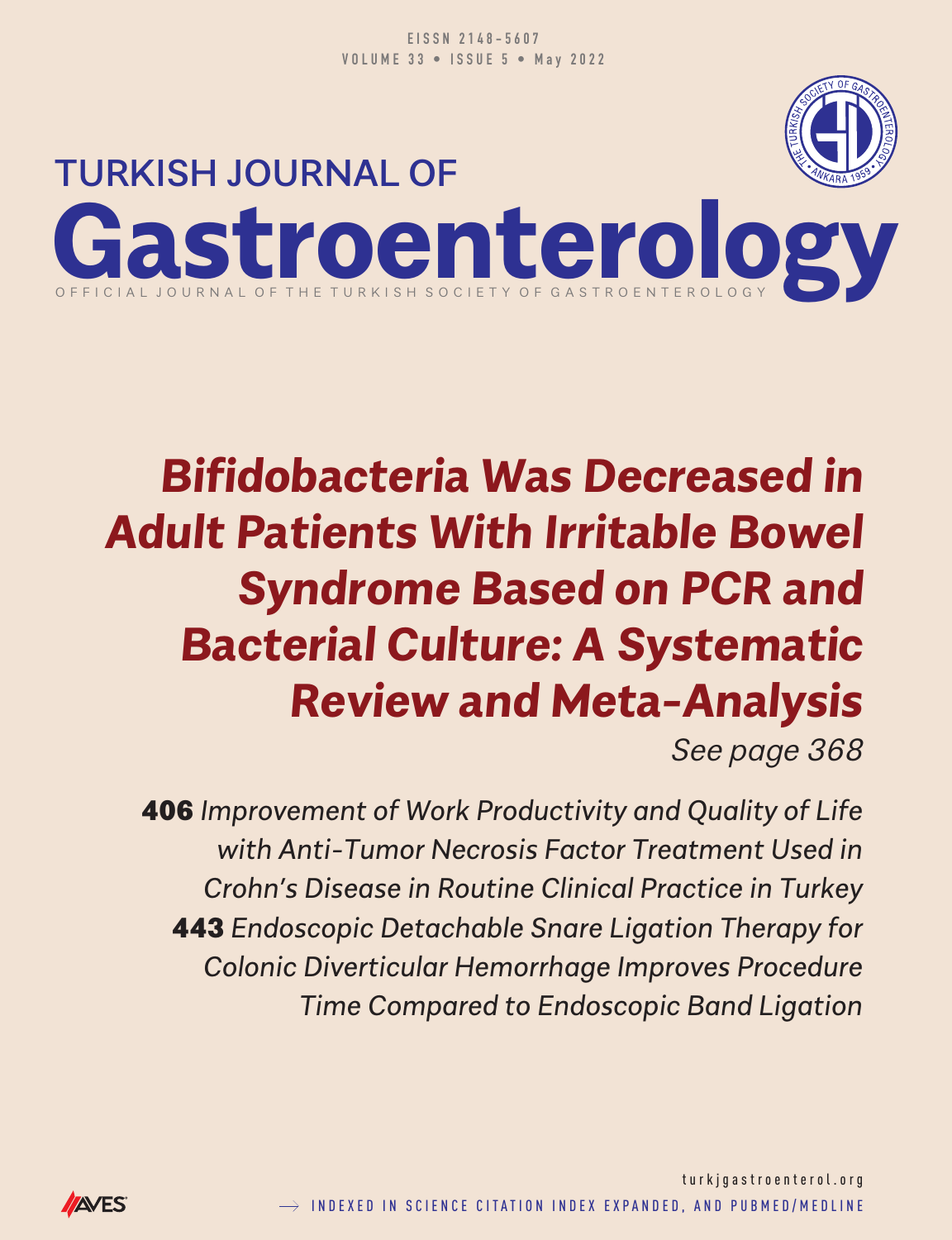

### *Editor in Chief*

*Murat Törüner Department of Gastroenterology, Ankara University School of Medicine, Ankara, Turkey*

#### *Senior Associate Editors*

*Hale Akpınar Department of Gastroenterology, Dokuz Eylül University School of Medicine, İzmir, Turkey*

*Ramazan İdilman Department of Gastroenterology, Ankara University School of Medicine, Ankara, Turkey*

*Orhan Sezgin Department of Gastroenterology, Mersin University Medical Faculty, Mersin, Turkey*

#### *Hüseyin Savaş Göktür[k](https://orcid.org/0000-0003-2904-0471) Department of Gastroenterology, Başkent University Faculty of Medicine, Konya, Turkey Associate Editors*

*A. Emre Yıldırı[m](https://orcid.org/0000-0002-4386-9297) Department of Gastroenterology, Memorial Bahçelievler Hospital, İstanbul, Turkey*

*Dinç Dinçer Department of Gastroenterology, Akdeniz University School of Medicine, Antalya, Turkey*

#### *Ödül Eğritaş Gürkan Department of Pediatric Gastroenterology, Ankara University School of Medicine, Ankara, Turkey*

*Hale Gökcan Clinic of Gastroenterology, Ankara City Hospital, Ankara, Turkey*

#### *International Associate Editor*

*Ahmet Gürakar Department of Gastroenterology and Hepatology, Johns Hopkins University School of Medicine, Baltimore, USA*

#### *Founder* **AVES**

*İbrahim Kara General Manager*

*Ali Şahin Publishing Directors İrem Soysal Gökhan Çimen*

*Editor Gizem Kayan Tekaüt*

## *İbrahim Hatemi*

*Department of Gastroenterology, İstanbul University-Cerrahpaşa, Cerrahpaşa School of Medicine, İstanbul, Turkey*

*Gökhan Kabaça[m](https://orcid.org/0000-0002-2099-9697)  Department of Gastroenterology, Ankara Güven Hospital, Ankara, Turkey*

*Volkan Öter Clinic of Gastrointestinal Surgery, Ankara City Hospital, Ankara, Turkey*

*Yeşim Öztürk Department of Pediatric Gastroenterology, Dokuz Eylül University School of Medicine, İzmir, Turkey*

*Fatih Tekin Department of Gastroenterology, Ege University School of Medicine, İzmir, Turkey*

## *Statistical Editor*

*Gülşah Şeydaoğlu Department of Biostatistics, Çukurova University School of Medicine, Adana, Turkey*

#### *Publications Coordinators*

*Arzu Arı Deniz Kaya Bahar Albayrak Gamze Bilgen Irmak Berberoğlu Alara Ergin Hira Gizem Fidan Defne Doğan Vuslat Taş*

*Web Coordinators Sinem Fehime Koz Doğan Oruç*

*Finance Coordinators Elif Yıldız Çelik Osman Yalçın*

*İlker Tura[n](https://orcid.org/0000-0001-8998-1965)  Department of Gastroenterology, Ege University School of Medicine, İzmir, Turkey*

*Enver Üçbilek Department of Gastroenterology, Mersin University School of Medicine, Mersin, Turkey*

*Gülşah Gündoğdu Department of Physiology, Pamukkale University School of Medicine, Denizli, Turkey*

*Nuray Yazıhan Department of Physiology, Ankara University School of Medicine, Ankara, Turkey*

#### *Junior Associate Editor*

*Haluk Tarık Kan[i](https://orcid.org/0000-0003-0042-9256) Department of Gastroenterology, Marmara University School of Medicine, İstanbul, Turkey*

> *Address: Büyükdere Cad. No: 105/9 34394 Mecidiyeköy, Şişli, İstanbul-Turkey Phone: +90 212 217 17 00 E-mail: info@avesyayincilik.com*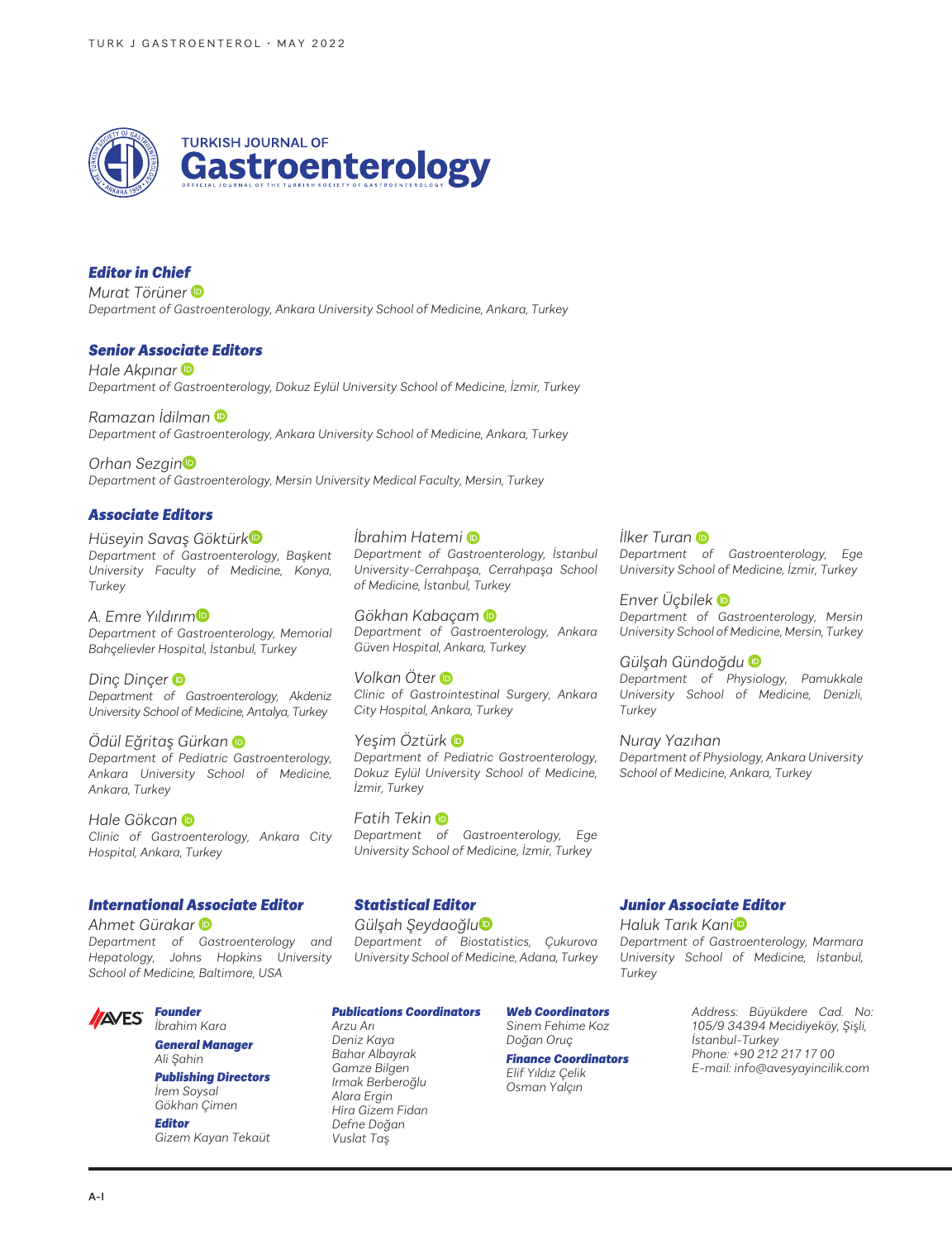

# *Aims and Scope*

Turkish Journal of Gastroenterology *(Turk J Gastroenterol)* is the double-blind peer-reviewed, open access, international publication organ of the Turkish Society of Gastroenterology. The journal is published monthly and its publication language is English.

Turkish Journal of Gastroenterology aims to publish international at the highest clinical and scientific level on original issues of gastroenterology and hepatology. The journal publishes original papers, review articles, and letters to the editor on clinical and experimental gastroenterology and hepatology.

The editorial and publication processes of the journal are shaped in accordance with the guidelines of the International Committee of Medical Journal Editors *(ICMJE)*, World Association of Medical Editors *(WAME)*, Council of Science Editors *(CSE)*, Committee on Publication Ethics *(COPE)*, European Association of Science Editors *(EASE)*, and National Information Standards Organization *(NISO)*. The journal is in conformity with the Principles of Transparency and Best Practice in Scholarly Publishing *(doaj.org/ bestpractice)*.

The Turkish Journal of Gastroenterology is indexed in Science Citation Index Expanded, PubMed/MEDLINE, Scopus, and TUBITAK ULAKBIM TR Index.

Processing and publication are free of charge with the journal. No fees are requested from the authors at any point throughout the evaluation and publication process. All manuscripts must be submitted via the online submission system, which is available at turkjgastroenterol.org. The journal guidelines, technical information, and the required forms are available on the journal's web page.

All expenses of the journal are covered by the Turkish Society of Gastroenterology. Potential advertisers should contact the Editorial Office. Advertisement images are published only upon the Editor-in-Chief's approval.

Statements or opinions expressed in the manuscripts published in the journal reflect the views of the author(s) and not the opinions of the Turkish Society of Gastroenterology, editors, editorial board, and/or publisher; the editors, editorial board, and publisher disclaim any responsibility or liability for such materials.

All published content is available online, free of charge at turkjgastroenterol.org.

Turkish Society of Gastroenterology holds the international copyright of all the content published in the journal.

You can find the current version of the Instructions to Authors at: https://www.turkjgastroenterol.org/en/instructi ons-to-authors-1016.

Editor in Chief: Prof. Murat Törüner Address: Mustafa Kemal Mahallesi, 2126 Sokak, Kolbay İş Merkezi, C blok, No.: 6-9, Çankaya, Ankara, TURKEY Phone: +90 312 284 15 11 Fax: +90 312 284 80 75 E-mail: dernek@tgd.org.tr

Publisher: AVES Address: Büyükdere Cad., 105/9 34394 Mecidiyeköy, Şişli, İstanbul, TURKEY Phone: +90 212 217 17 00 Fax: +90 212 217 22 92 E-mail: info@avesyayincilik.com Web page: avesyayincilik.com